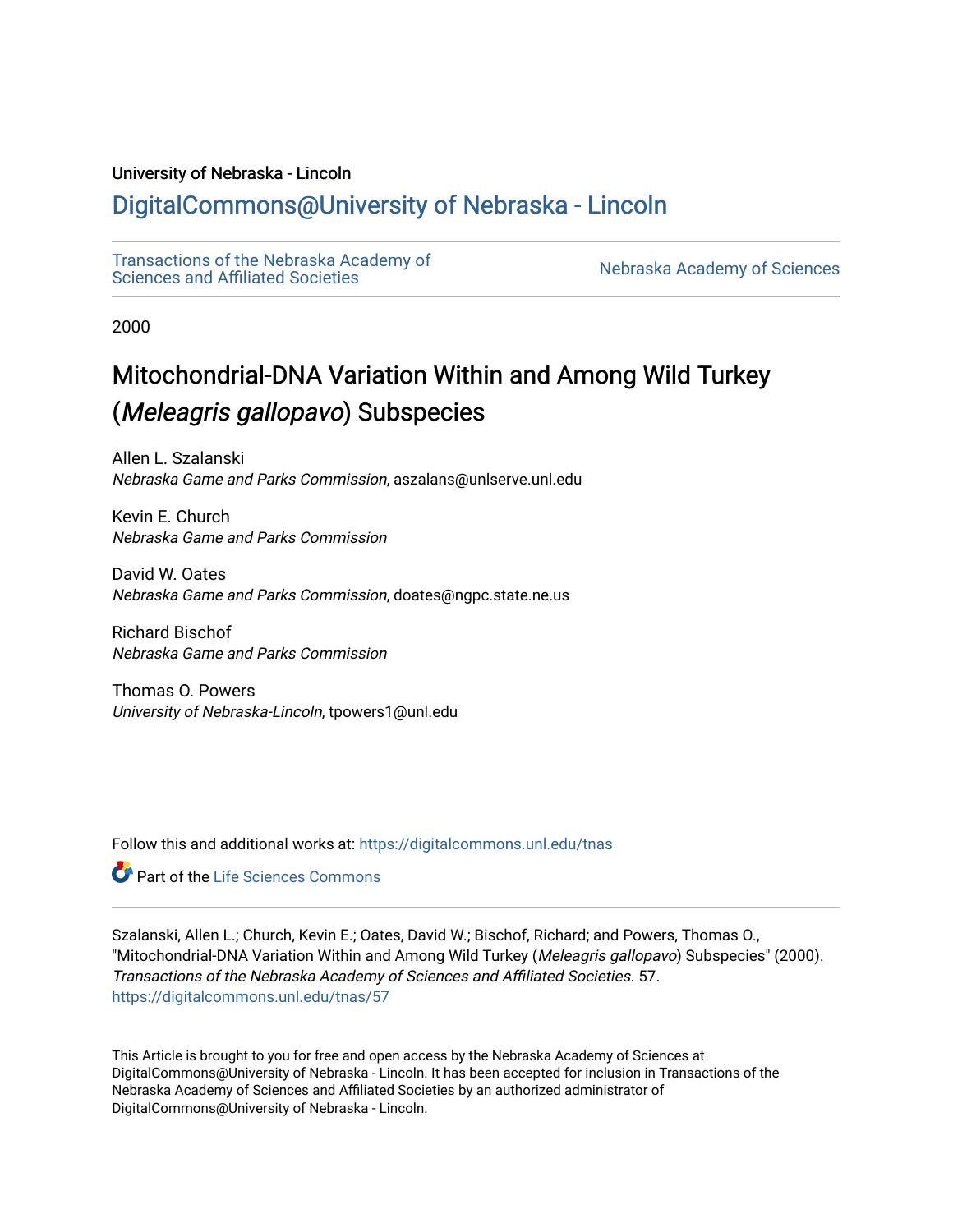#### MITOCHONDRIAL-DNA VARIATION WITHIN AND AMONG WILD TURKEY

# *(MELEAGRIS GALLOPAVO)* SUBSPECIES

# Allen L. Szalanski<sup>1,3</sup>, Kevin E. Church<sup>2</sup>, David W. Oates<sup>2</sup>, Richard Bischof2, and Thomas O. Powers1

1 Department of Plant Pathology University of Nebraska-Lincoln Lincoln, Nebraska 68583

and

2Wildlife Research Section Nebraska Game and Parks Commission Lincoln, Nebraska 68503

3Author for correspondence (402) 472-3167, e-mail:aszalans@unlserve.unl.edu

## ABSTRACT

Genetic variation within and among wild Turkey, *Meleagris gallopavo,* subspecies was measured using DNA sequencing and PCR-RFLP analysis of a 655 bp portion of the mtDNA D-Ioop region. DNA sequencing from 25 individual Eastern, Merriam, Rio Grande and domestic Turkeys revealed 16 polymorphic sites. Parsimony and neighbor-joining analysis did not show support for the four wild Turkey subspecies studied. PCR-RFLP analysis of 118 individuals revealed 13 distinct haplotypes. Haplotype variation was detected in all wild Turkey populations, and Wright's F-statistics revealed pronounced differentiation ( $F_{ST}$  = 0.302) among populations. Based on these data, non-native wild Turkey populations do not appear to have suffered a genetic bottleneck since their reintroduction.

t t t

Wild Turkey, *Meleagris gallopavo* L., together with Pheasants, *Phasianus* spp., Quails, *Colinus, Coturnix*  spp., Partridges, *Alectoris* spp., and Chicken, *Gallus gallus,* belong to the Galliformes family Phasianidae (Gutierrez et al. 1993). Within *M. gallopavo,* 6 subspecies are currently recognized in the United States, including domestic Turkey, *Meleagris gallopavo gallopavo;*  Eastern, *Meleagris g. silvestris;* Merriam, *M. g. merriami;* Rio Grande, *M. g. intermedia;* Gould's, *M. g. mexicana;* and Florida, *M. g. osceola* (Aldrich 1967). These subspecies were designated based upon morphological characteristics and historical geographical ranges (Stangel et al. 1992) and provide the basis for subspecies management. However, morphological differences such as plumage and size measurements are unable to consistently discriminate among subspecies (Stangel et al. 1992). In addition, the current status of many populations is questionable because of extensive reintroductions and translocation efforts following the elimination of wild Turkey from much of its original range by excessive hunting, diseases introduced from domestic stocks, and habitat alteration (Beasom and Wilson 1992).

Genetic analysis of wild Turkey may provide insight into the extent of genetic variation within and the extent of genetic differentiation among subspecies. Previous studies on wild Turkey population structure (Boone and Rhodes 1996, Leberg 1991, Leberg et al. 1994, Rhodes et al. 1995, Stangel 1991) have measured allozyme variation in geographically localized and dispersed populations. These studies detected genetic differentiation within localized flocks and populations as well as geographically dispersed populations. They were unable to differentiate subspecies or distinguish among wild, game-farm, and domestic stock based on allele frequencies.

Mitochondrial-DNA (mtDNA) analysis is generally assumed to be more powerful than allozyme analysis for revealing population structure, and has been used for numerous avian systematic and population genetic studies (Avise 1994, Miranda et al. 1997). Wenink et al. (1993) employed sequences from the mtDNA D-Ioop region to demonstrate significant regional population structure in the dunlin, *Calidris alpina,* a long-dis-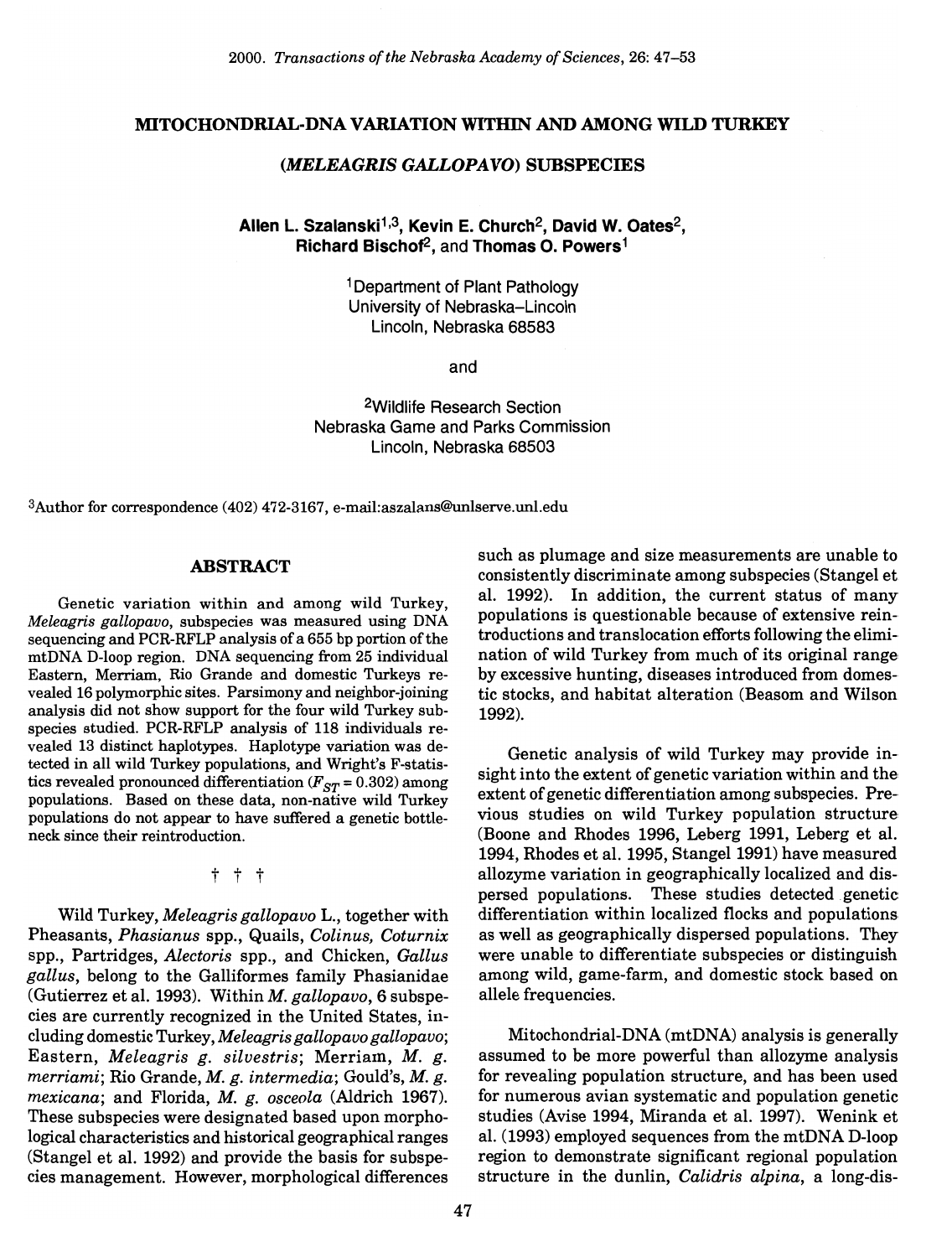| <b>Subspecies</b>                    | <b>State</b>                                      | Location                                                                                                                                  | Abbv.                                                                      |
|--------------------------------------|---------------------------------------------------|-------------------------------------------------------------------------------------------------------------------------------------------|----------------------------------------------------------------------------|
| $M. g.$ (unknown)                    | NE<br>NE<br><b>NE</b><br><b>NE</b><br>NE          | Boyd Co.<br>Cherry Co.<br>Keya Paha Co.<br>Knox Co.<br>Lincoln Co.                                                                        | NB<br><b>NC</b><br><b>NKP</b><br>NK<br>NL                                  |
| M. g. silvestris<br>(Eastern)        | OR.<br>TN<br>AL<br>AL.<br>SC<br>$_{\rm SC}$<br>SD | Benton Co.<br><b>Fred Stimpson Game Sanctuary</b><br><b>Upper State Game Sanctuary</b><br><b>Coastal Plains</b><br>Piedmont<br>North east | OR.<br>TE<br>AEF<br><b>AEU</b><br><b>SCEC</b><br><b>SCES</b><br><b>SDE</b> |
| M. g. merriami<br>(Merriam)          | $\rm CO$<br>NM                                    | Dolores Co.<br>Fax Co.                                                                                                                    | CM<br><b>NM</b>                                                            |
| M. g. intermedia<br>(Rio Grande)     | TX                                                |                                                                                                                                           | TR                                                                         |
| M. g. gallopavo<br>(domestic Turkey) | WI<br><b>MN</b><br>KS                             |                                                                                                                                           | <b>DTWI</b><br><b>DTMN</b><br><b>DTKS</b>                                  |

Table 1. Samples of *Meleagris gallopavo* used in this study.

tance migrant shorebird with Holarctic nesting distributions. Mitochondrial DNA has also revealed significant geographical structure over relatively small spatial scales, as in the song sparrow *Melospiza melodia*  (Zink 1991). These studies and others have revealed that avian species exhibit a variety of population genetic structures (Avise and Ball 1991).

Our objective was to determine whether there was support of subspecies status based on mitochondrial-DNA (mtDNA) D-Ioop variation within and among populations. In addition we attempted to describe the genetic structure of Nebraska wild Turkey populations, thus providing a basis for genetic management based on presence or absence of subspeciation.

#### **METHODS**

Blood samples from "source" populations without a recorded history of reintroduction were obtained in cooperation with members of the National Wild Turkey Federation Technical Committee from geographically distinct locations across the original range of each subspecies (Table 1). Liver and tissue samples from populations of unknown subspecific status from Nebraska, Oregon, and New Mexico birds were obtained. Tissue samples of domestic Turkey originating from Minnesota, Wisconsin, and Kansas were also obtained (Table 1).

DNA was obtained from a  $5.0 \mu l$  blood sample or from a  $3 \times 3$  mm tissue sample using the Puregene DNA isolation kit D-5000A (Gentra, Minneapolis, MN). The primers LND6-1 (5'-CCCCATAATACGGCG-AAGGATT-3') (Desmond 1997) and WTDL-R (5'- GTTCAGGAGTTATGCATGGGATGT-3') were used to amplify a 3' region of the mtDNA NADH dehydrogenase subunit VI gene, tRNA leucine, and approximately 500 bp of the D-Ioop region. Primers were synthesized by the Iowa State University DNA Sequencing Facility, Ames, IA. The WTDL-R primer anneals to a conserved region in the middle of the D-Ioop region and was designed from Chicken, *Gallus gallus* (GenBank accession number X52392), and Quail, *Coturnix coturnix*  (GenBank accession number X57245). The 5' ends of the primers are located at 16621 and 516 on the Chicken mtDNA genome (Desjardins and Morais 1990).

For PCR amplification,  $20.0 \mu$ l of sample DNA from the chelex DNA extraction or  $1.5 \mu$  from the phenolcholoform DNA extraction was added to a reaction mixture containing  $5.0 \mu l$  of reaction buffer (Promega, Madison, WI), 4.0 ul of dNTP mix (10 mM each dATPm  $d$ TTP,  $d$ CTP, and  $d$ GTP) (Promega), 1.0  $\mu$ l of each primer (20 mM), 2.0 units *ofTaq* polymerase (Promega) and nanopure water to a volume of  $50.0 \mu l$ . Amplifications were done in a Perkin Elmer Cetus (Norwalk, CT) model 480 thermocycler programmed for 35 cycles of  $94^{\circ}$ C for  $45$  s,  $56^{\circ}$ C for  $45$  s, and  $72^{\circ}$ C for  $90$  s. Amplification products were stored at -20YC.

DNA sequencing was conducted by purifying amplified DNA using Micron 50 microconcentrator (Amicon Inc, Beverly, MA), and resuspended to a volume of 10.0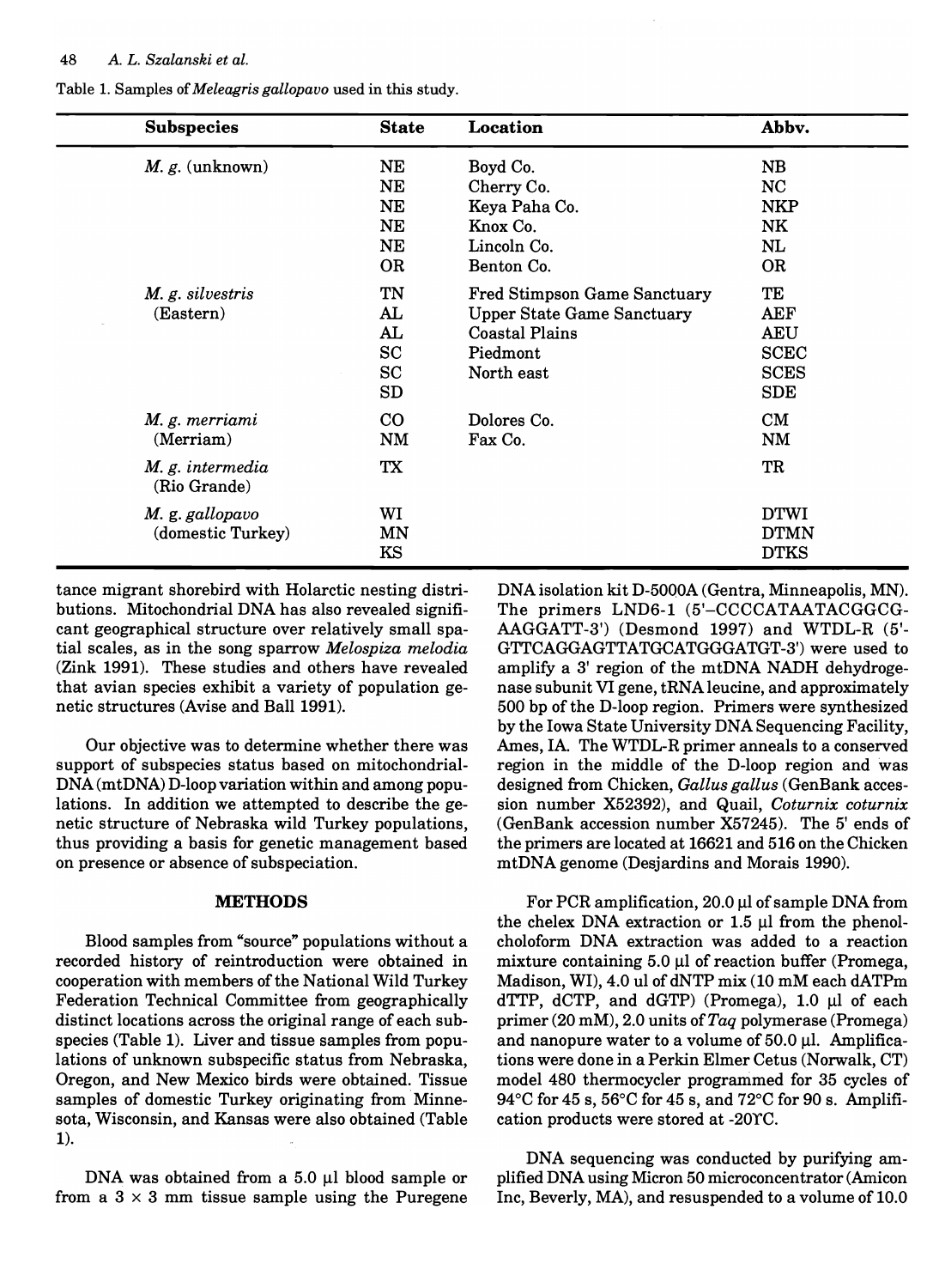$\mu$ l using nanopure water. Purified and concentrated DNA, approx. 10.0 ng/100 bp, was sent to the DNA Sequencing Facility, Iowa State University (Ames, IA) for direct sequencing in both directions. Consensus sequences for each individual were derived using the GCG (Genetics Computer Group, Madison, WI) GAP program. The GenBank accession numbers for the DNA sequence are  $AF172947$  to  $AF172964$ .

Sequences were aligned with the GCG PILEUP program (with a gapweight of 5.0 and a gap-length weight of 1.0) using Chicken, *Gallus gallus* (GenBank accession number X52392), and common quail, *Coturnix coturnix* (GenBank X57245) as outgroup taxa. Parsimony analyses on the alignments were conducted with PHYLIP v3.57c (Felsenstein, 1993) on phylogenetically informative characters only, with gaps being excluded. Bootstrapping was performed by generating 1000 data sets with the SEQBOOT program. Most-parsimonious trees were constructed using DNAPARS. A majority rule and combinable competent consensus of these trees were constructed using the CONSENSE program in PHYLIP. The DNADIST program of PHYLIP was used to calculate genetic distances according to the Kimura 2-paramter (Kimura 1980) and maximum likelihood models of sequence evolution. Trees were constructed from these distances with the NEIGHBOR and FITCH programs to create neighbor-joining (Saitou and Nei 1987), and UPGMA (Sokal and Michener 1958) trees.

Restriction enzymes sites were predicted from the sequence data using Webcutter 2.0 (Heiman 1997) for PCR-RFLP analysis. Amplified DNA was digested according to manufacturer's recommendations, using the restriction enzymes *Ace* I, *Mnl I,Nla* III (New England Biolabs), and *Tai* I (MBI Fermentas Inc., Amherst, NY) per Szalanski et al.  $(1997)$ . One  $\mu$ l of loading buffer (10% Ficoll 400, 0.25% Bromophenol Blue, 50 mM EDTA, 10 mM Tris-HCL pH  $7.5$ ) was added to the 10  $\mu$ l digest product. Fragments were separated by vertical polyacrylamide gel electrophoresis (PAGE) per Taylor et al. (1997). Restriction profiles for each enzyme were given letter designations in order of discovery, with the first pattern designated "A", the second "B", and so on. Haplotypes of each Turkey were then identified by the combination of letters representing the restriction profiles for each restriction enzyme used.

Haplotype (nucleon) and nucleotide diversities within samples, and nucleotide diversities and divergences between samples, were computed with the Restriction Enzyme Analysis Package (REAP) (McElroy et al., 1992) following the procedures of Nei & Tajima (1981) and Nei & Miller (1990). Genotypic diversity (G) was computed by  $(n/[n-1])(1 - \tilde{r}_1^2)$  where  $\tilde{r}$  is the frequency of the ith mtDNA haplotype in a sample of n individuals. G is the probability that random matings

will be between individuals with different mtDNA haplotypes (Nei 1987). Nested analysis of variance of haplotype frequencies within and among populations was calculated using Analysis of Molecular Variance (AMOVA) 1.55 (Excoffier et al. 1992).

#### **RESULTS**

Polymerase chain reaction resulted in a 655 bp amplicon for all samples (Fig. 1). Twenty-two wild Turkey and 3 domestic Turkey individuals were subjected to DNA sequencing. Among these DNA sequences, 16 of the 655 positions in the sequence were variable. There were 16 substitutions in the 502 bp of the D-loop region, and no variation was detected in the more slowly evolving NADH VI gene and tRNA glucine regions. Genetic distance within *M. gallopavo* ranged from 0.0 to 1.5%, with a mean of 0.7%.

The aligned DNA data matrix, including outgroup taxa, (available upon request, and at the web site http:/ lianrwww.unl.edu/ianr/plntpath/nematode/asza lans.htm) resulted in a total of 721 characters, including gaps. Of the 655 *Meleagris* characters, 16 were variable and 11 were parsimony-informative among the DNA sequences. Parsimony analysis of the aligned sequences based on a consensus of 1000 bootstrap replicates showed support (>50% of the replications) for only two clades (Fig. 1), one of which consisted of three of the four Colorado *M. g. merriami* DNA sequences. The cladogram inferred from the neighbor-joining analysis was nearly identical in topology to the one derived from parsimony analysis. The only difference between the neighbor-joining and the parsimony trees was that one South Dakota *M. g. silvestris* and the Texas *M. g. intermedia* DNA sequences clustered with the Colorado Merriam clade.

Analysis of polymerase chain reaction-restriction fragment length polymorphism revealed 13 haplotypes among the 116 Turkeys from 18 populations (Tables 2, 3). Mean divergence between the haplotypes (d) was 0.017  $(n = 17, SD = 0.021)$ . The mtDNA sequences and the PCR-RFLP haplotypes were not consistent (Fig. 1), possibly because of informative polymorphic sites that were not detected by RFLP analysis.

Haplotype variation was observed within all populations, except for domestic Turkey (Table 3). Of the 13 RFLP haplotypes, 12 were present in Easterns from the southeastern U.S. (Alabama, South Carolina and Tennessee), whereas only six were present in the western (Oregon, South Dakota, Nebraska, Colorado, New Mexico and Texas) populations. Haplotype AAAA was the most common and occurred in 11 of the 18 populations. Six haplotypes were observed in only a single population, five of which occurred only in South Caro-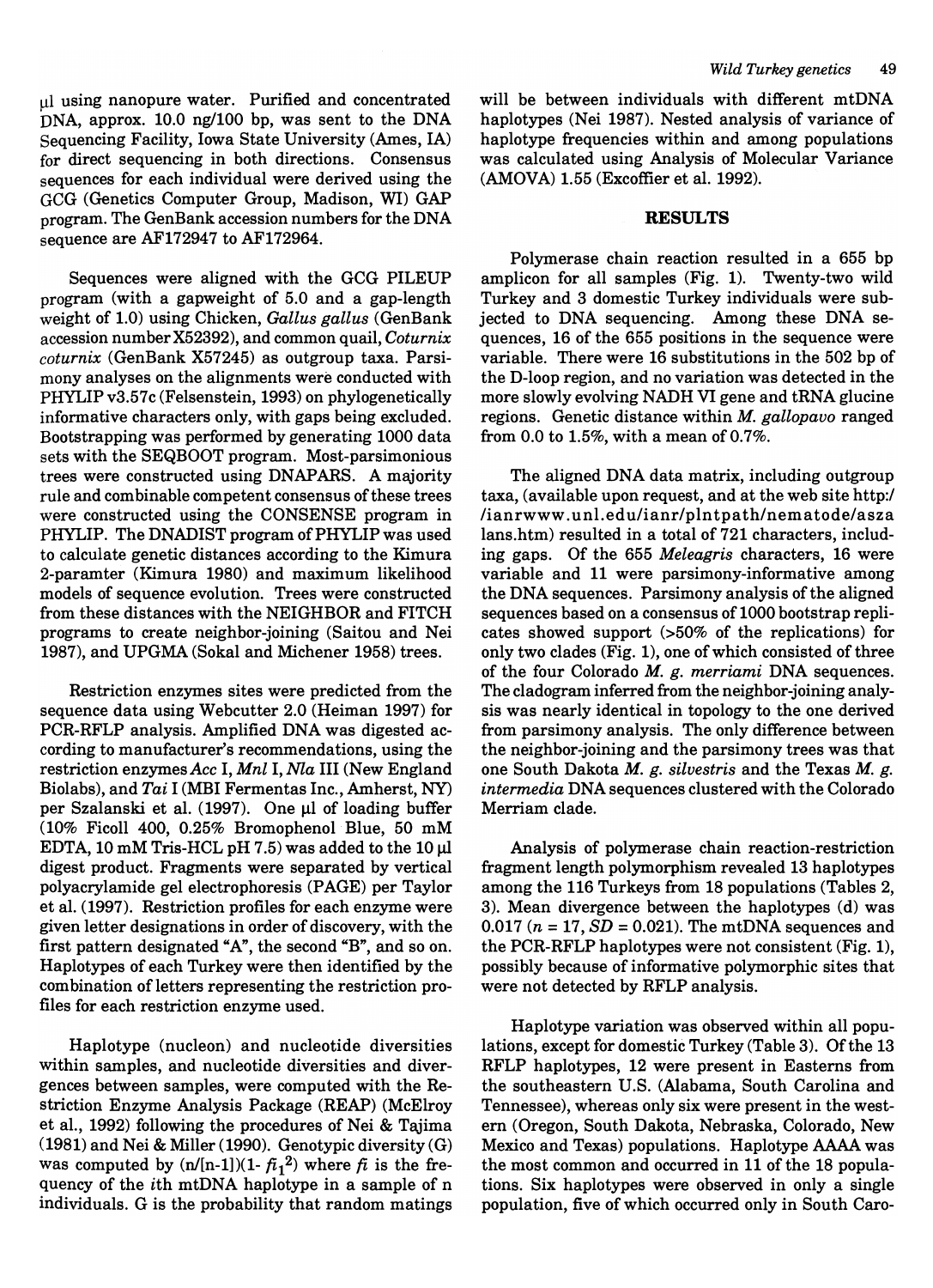| Restr.<br>enzyme | Haplo-<br>type | Recognition<br>sites              | Size of resultant<br>fragments (bp) |
|------------------|----------------|-----------------------------------|-------------------------------------|
| AccI             | A              | 216, 306                          | 349, 216, 90                        |
|                  | B              | 216                               | 444, 216                            |
| $Na$ III         | A              | 356, 427, 557, 638                | 356, 130, 81, 71, 18                |
|                  | B              | 356, 401, 427, 557, 638           | 356, 130, 81, 45, 26, 18            |
|                  | $\mathbf C$    | 356, 557, 638                     | 356, 201, 81, 18                    |
|                  | D              | 356, 427, 638                     | 356, 211, 71, 18                    |
| Tai I            | A              | 286, 485                          | 286, 200, 169                       |
|                  | $\bf{B}$       | 286                               | 369, 286                            |
| $Mnl$ $\rm I$    | A              | 447, 517, 593, 599, 617, 626      | 447, 76, 70, 29, 18, 9, 6           |
|                  | B              | 517, 593, 599, 617, 626           | 517, 76, 29, 18, 9, 6               |
|                  | $\mathbf C$    | 416, 447, 517, 593, 599, 617, 626 | 416, 76, 70, 31, 29, 18, 9, 6       |
|                  | D              | 343, 447, 517, 593, 599, 617, 626 | 343, 104, 76, 70, 29, 18, 9, 6      |
|                  | E              | 416, 517, 593, 599, 617, 626      | 416, 101, 76, 29, 18, 9, 6          |

Table 2. *Meleagris gallopavo* restriction enzyme recognition sites and fragments from PCR-RFLP of mtDNA D-loop amplicon.

lina. All of the domestic Turkey samples shared a common haplotype, AAAC, which was the second most common wild Turkey haplotype.

Nested analysis of haplotype frequencies revealed that most of the variation occurred within populations and accounted for 86% of the variance, when the Nebraska populations were contrasted with each other. Likewise, 70% and 67% of the variance was accounted for when populations were grouped by states and subspecies, respectively. Pronounced spatial differentiation,  $F_{ST}$  = 0.145, was exhibited among the five Nebraska populations, as well as among populations from different states,  $F_{ST}$  = 0.226. This was greater than the  $F_{ST}$  value of 0.185 observed among the three subspecies.

#### DISCUSSION

Phylogenetic analysis of four wild Turkey subspecies does not lend support for their subspecific status. However, other extant wild Turkey subspecies that we did not sample may show phylogenetic support for their designation. The high similarity of domestic Turkey to wild Turkey, based on DNA sequence and RFLP data, makes it doubtful that domesticated birds can be differentiated from wild stocks. This is expected given the relatively short period  $\left($  <400 yrs) since the domestication of Turkey. Also, given a mitochondrial evolutionary clock of 2% sequence divergence per million years (Helm-Bychonski et al. 1986), we predict only a 0.0008% sequence divergence during this time if wild Turkey and domestic Turkey were prevented from interbreeding.

Genetic variation is being maintained within localized native and introduced wild Turkey populations. Although genetic differentiation is pronounced among these populations, there is no correlation with their existing subspecific classification. Previous allozyme studies have observed partitioning of allelic frequencies among localized flocks of Eastern (Boone et al. 1996), and Rio Grande (Rhodes et al. 1995) birds. Leberg (1991) examined Eastern wild Turkey from four states and found the majority of allozyme variation to be partitioned among states. Analysis of 713 wild Turkeys from 22 eastern United States populations revealed five polymorphic allozyme loci (Leberg et al. 1994). Four of the five loci exhibited substantial variation among populations, with an average  $F_{ST}$  value of 0.130. Boone et al. (1996) conducted analysis of 72 Eastern wild Turkeys from Aiken County, SC, and detected 5 polymorphic allozyme loci. The mean  $F_{ST}$  value was 0.054 and  $F_{IT}$  and  $F_{IS}$  values were 0.06 and 0.014, respectively. Rhodes et al. (1995) studied localized allozyme variation among Rio Grande flocks in Kansas and found greater variation within than among wintering flocks.

Our data are consistent with the conclusion of the previous studies that gene flow among populations of Turkeys in close proximity is low. In addition, low dispersal rates may help to maintain overall genetic identity within local geographical regions by allowing a large proportion of genetic variation once to be partitioned among flocks. We observed that flocks introduced to Nebraska are maintaining levels of genetic variation similar to those of non-introduced populations.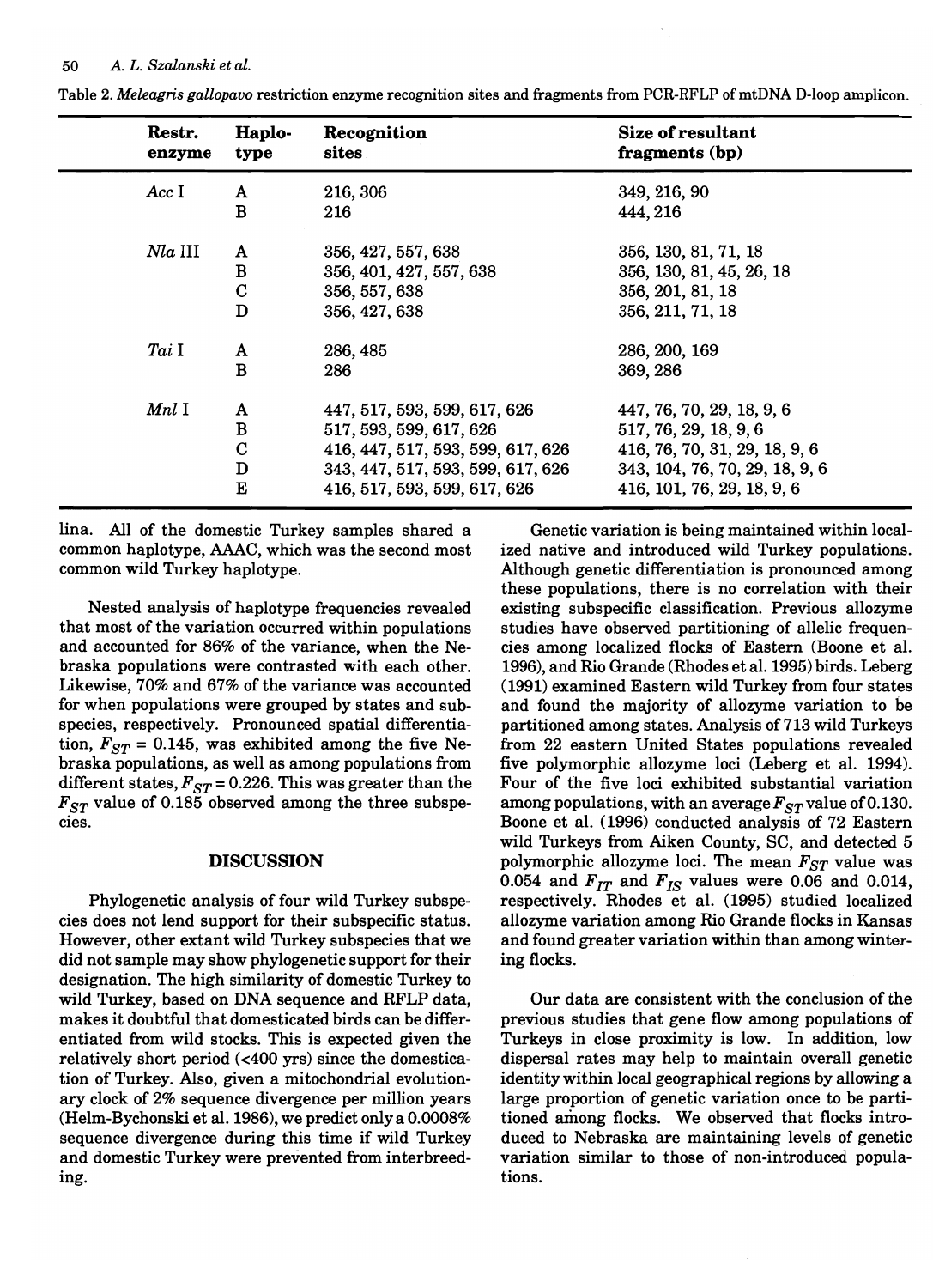Table 3. Number offour-enzyme haplotypes of Turkey, in the order *Ace* I, *Nla* III, *Tai* I, *andMnl* I from 18 populations.

| Haplo-            |             | Location   |                  |             |              |                  |                  |                  |                  |                         |             |                  |             |             |             |             |             |             |              |
|-------------------|-------------|------------|------------------|-------------|--------------|------------------|------------------|------------------|------------------|-------------------------|-------------|------------------|-------------|-------------|-------------|-------------|-------------|-------------|--------------|
| type              | <b>AEF</b>  | <b>AEU</b> | <b>SCEC</b>      | <b>SCES</b> | TE           | <b>SDE</b>       | NB               | <b>NKP</b>       | NL               | <b>NC</b>               | NK          | <b>OR</b>        | <b>CM</b>   | <b>NM</b>   | <b>TR</b>   | <b>DTMN</b> | <b>DTKS</b> | DT          | n            |
| AAAA 1            | 3           | 7          | $\boldsymbol{2}$ | $\bf{2}$    | 4            | 4                | $\bf{0}$         | $\boldsymbol{2}$ |                  | 1                       | $\bf{0}$    | 0                |             |             | 0           | 0           | 0           | 0           | 30           |
| <b>BAAA2</b>      | 0           | $\bf{2}$   | $\bf{0}$         | $\mathbf 0$ | $\bf{0}$     | $\bf{0}$         | $\bf{0}$         | $\mathbf 0$      | 0                | $\mathbf 0$             | $\bf{0}$    | $\mathbf 0$      | $\bf{0}$    | 0           | 0           | $\bf{0}$    | $\bf{0}$    | 0           | $\bf{2}$     |
| AABA 3            | $\mathbf 0$ | 1          | 4                | 1           | 3            | $\mathbf 0$      | $\mathbf 0$      | $\mathbf 0$      | $\mathbf 0$      | $\bf{0}$                | $\mathbf 0$ | $\mathbf 0$      | $\mathbf 0$ | $\mathbf 0$ | 0           | $\bf{0}$    | $\mathbf 0$ | $\mathbf 0$ | 9            |
| ABAA 4            | $\bf{0}$    | 0          | 0                |             | $\bf{0}$     | $\mathbf 0$      | $\bf{0}$         | $\mathbf 0$      | 0                | $\mathbf 0$             | $\bf{0}$    | $\mathbf 0$      | $\mathbf 0$ | 0           | 0           | 0           | $\bf{0}$    | 0           | $\mathbf{1}$ |
| ABBA 5            | $\mathbf 0$ | 0          | $\bf{2}$         | $\Omega$    | $\mathbf 0$  | $\bf{0}$         | $\bf{0}$         | $\mathbf 0$      | $\mathbf 0$      | $\mathbf 0$             | $\bf{0}$    | $\bf{0}$         | $\mathbf 0$ | 0           | $\mathbf 0$ | 0           | $\mathbf 0$ | 0           | $\mathbf{2}$ |
| ABAC <sub>6</sub> | $\mathbf 0$ | 0          | 0                | 1           | 0            | $\bf{0}$         | $\bf{0}$         | $\bf{0}$         | 0                | $\bf{0}$                | $\bf{0}$    | $\bf{0}$         | $\mathbf 0$ | $\bf{0}$    | 0           | $\bf{0}$    | 0           | $\bf{0}$    | 1            |
| ACAA 7            | $\Omega$    | 0          | 1                | $\Omega$    | $\mathbf 0$  | $\mathbf 0$      | $\mathbf 0$      | $\mathbf 0$      | $\mathbf 0$      | $\bf{0}$                | $\bf{0}$    | $\mathbf 0$      | $\mathbf 0$ | 0           | 0           | 0           | $\Omega$    | $\bf{0}$    | 11           |
| ADAC <sub>8</sub> | $\Omega$    | 0          | $\mathbf 0$      |             | $\mathbf 0$  | $\mathbf 0$      | $\mathbf 0$      | $\Omega$         | $\mathbf 0$      | $\mathbf 0$             | $\mathbf 0$ | $\boldsymbol{2}$ | $\bf{0}$    | 0           | 0           | 0           | $\mathbf 0$ | 0           | 3            |
| AABC <sub>9</sub> | $\mathbf 0$ | 0          | 0                |             | 0            | $\bf{0}$         | $\mathbf 0$      | $\mathbf 0$      | 0                | $\mathbf 0$             | $\bf{0}$    | $\bf{0}$         | $\mathbf 0$ | 0           | 0           | $\mathbf 0$ | 0           | 0           | 1            |
| AAAB 10           | 1           | 0          |                  | $\Omega$    | $\mathbf{1}$ | $\bf{0}$         | $\mathbf 2$      | $\bf{0}$         | 0                | $\bf{0}$                | 1           | $\mathbf 0$      | 4           | 5           | 0           | $\bf{0}$    | 0           | 0           | 15           |
| AAAC 11           | $\Omega$    | 0          |                  | $\Omega$    | $\mathbf 0$  | $\boldsymbol{2}$ | $\boldsymbol{4}$ | $\mathbf 0$      | 4                | 3                       | 5           | 3                | $\mathbf 0$ | 0           | 0           | 4           | 4           | $\bf{2}$    | 32           |
| AAAD 12           | $\Omega$    | 1          | $\Omega$         | $\Omega$    | $\mathbf{0}$ | $\Omega$         | $\boldsymbol{2}$ | 3                | $\boldsymbol{2}$ | $\mathbf 0$             | $\bf{0}$    | 0                | 3           | $\mathbf 0$ | 6           | $\mathbf 0$ | 0           | $\Omega$    | 17           |
| AAAE 13           | $\Omega$    | 0          | $\mathbf 0$      | $\Omega$    | $\bf{0}$     | $\bf{0}$         | 0                | $\mathbf 0$      | $\Omega$         | $\bf{0}$                | $\mathbf 0$ | $\mathbf 0$      | 4           | 0           | 0           | 0           | $\mathbf 0$ | $\mathbf 0$ | 4            |
| $\boldsymbol{n}$  | 4           | 11         | 11               | 7           | 8            | 6                | 8                | $\overline{5}$   | 7                | $\overline{\mathbf{4}}$ | 6           | 5                | 12          | 6           | 6           | 4           | 4           | $\bf{2}$    | 118          |

### ACKNOWLEDGMENTS

We thank the members of the National Wild Turkey Federation Technical Committee for providing samples. D. B. Taylor and K. P. Pruess provided thoughtful suggestions to improve the presentation of this paper. This is Journal Paper No. 12606 of the Nebraska Agricultural Research Division.

# LITERATURE CITED

- Aldrich, J. W. 1967. Taxonomy, distribution and present status. *In:* O. H. Hewitt (ed.), *The Wild Turkey and its Management.* Washington, DC., The Wildlife Society: 17-44.
- Avise, J. C. 1994. *Molecular Markers, Natural History and Evolution.* New York, Chapman and Hall.
- --, and R. M. Ball, Jr. 1991. Mitochondrial DNA and avian microevolution. Acta XX Congressus *Internationalis Ornitholigici* 1: 514-524.
- Beasom, S. L., and D. Wilson. 1992. Rio Grande Turkey. *In:* J.G. Dickson *(ed.),The Wild Turkey: Biology and Management.* Harrisburg, Pennsylvania, Stackpole Books: 306-330.
- Boone, M. D., and O. E. Rhodes. 1996. Genetic structure among subpopulations of the Eastern Wild Turkey *(Meleagris gallopavo silvestris). American Midland Naturalist* 135: 168-171.
- Desjardins, P. and R. Morais. 1990. Sequence and gene organization of the Chicken mitochondrial ge-

nome: A novel gene order in higher vertebrates. *Journal of Molecular Biology* 212: 599-634.

- Desmond, M. J. 1997. *Evolutionary history of the genus* Speotyto: *a genetic and morphological per*spective. Ph.D. dissertation, University of Nebraska-Lincoln.
- Excoffier, L., P. E. Smouse, and J. M. Quattro. 1992. Analysis of molecular variance inferred from metric distances among DNA haplotypes: Application to human mitochondrial DNA restriction data. Ge*netics* 131: 479-491.
- Felsenstein, J. 1993. PHYLIP v3.572 Retrieved from the World Wide Web at <http://evolution.genetics.washington.edulphylip/html>.
- Gutierrez, R. J., R. J. Zink, and S. Y. Yang. 1983. Genetic variation, systematic, and biogeographic relationships of some galliforme birds. *Auk 100:*  22-47.
- Heiman, M. 1997. Webcutter 2.0. Retrieved from the World Wide Web at <http://firstmarket.com/ firstmarket/cutter/cut2.html>.
- Kimura, M. 1980. A simple method for estimating evolutionary rate of base substitution through comparative study of nucleotide sequences. *Journal of Molecular Evolution* 16: 111-120.
- Leberg, P .L. 1991. Influence of fragmentation and bottlenecks on genetic divergence of wild Turkey populations. *Conservation Biology* 5: 522-530.
	- , P. W. Stangel, H. O. Hillestad, R. L. Marchinton, and M. H. Smith. 1994. Genetic structure of rein-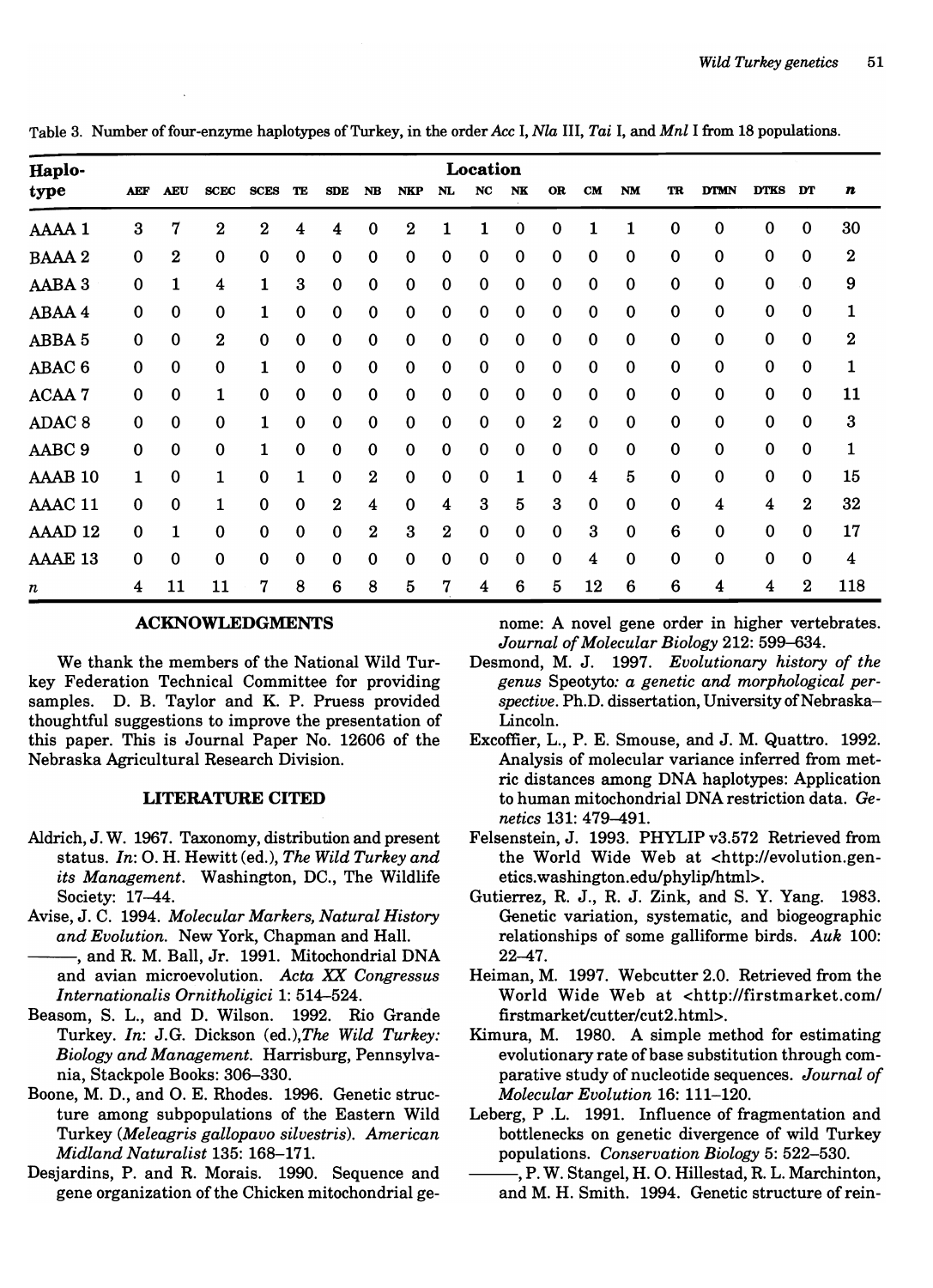

Figure 1. *Meleagris gallopavo* cladogram, derived from parsimony analysis and rooted by the Galliform outgroups, G. *gallus*  and C. *coturnix.* Bootstrap values >50% are provided, and PCR-RFLP haplotypes are in parenthesis.